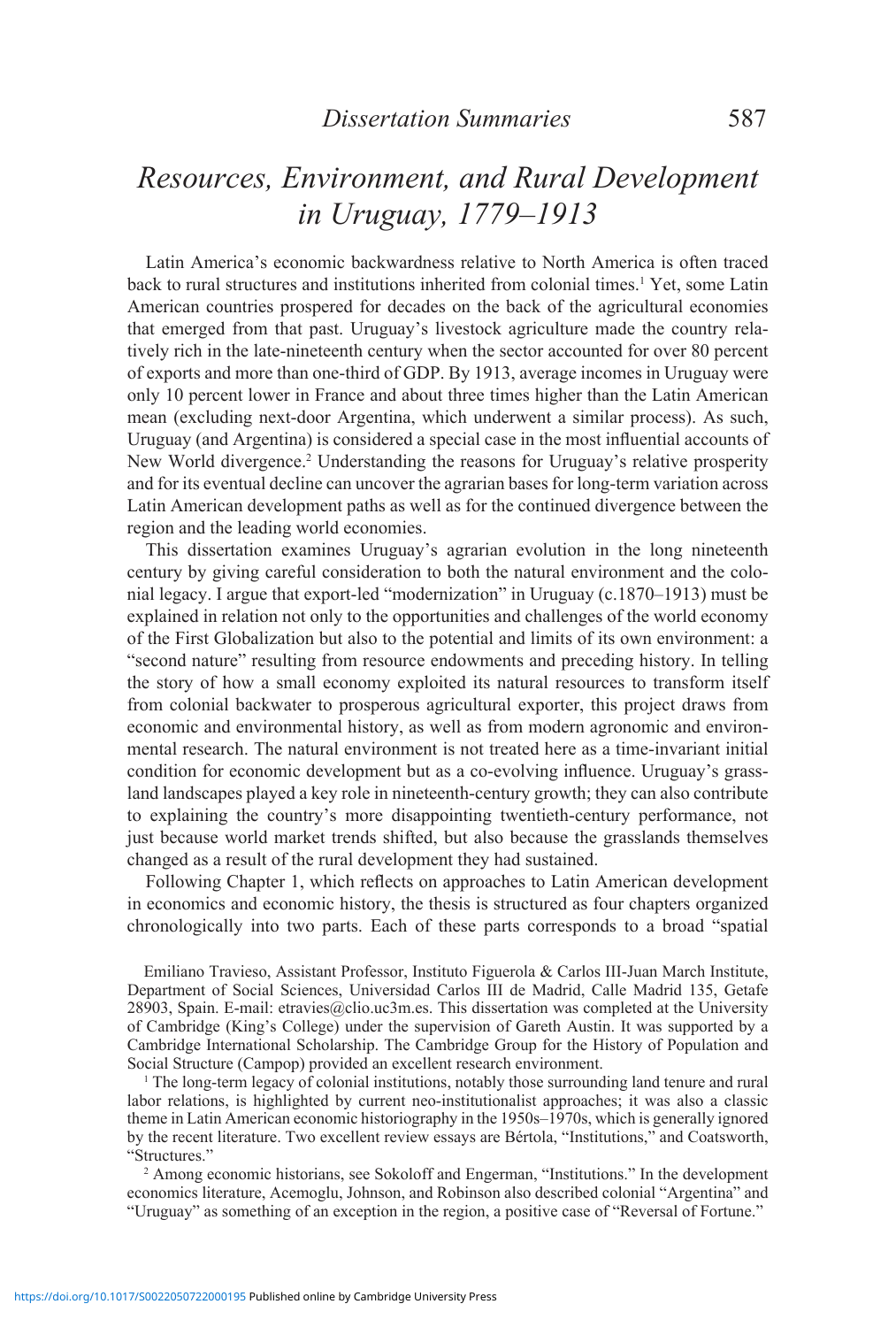code" for agrarian development, that is, a set of structures that shaped the economic uses of rural resources.3 Chapters in Part I explore the largely unenclosed countryside of late-colonial and newly-independent Uruguay, where agricultural land was widely available to free households. Their main contribution is the use of quantitative, qualitative, and spatial evidence on landholdings, farming patterns, and the life paths of slaves to explain how rural slavery operated in this labor-scarce, land-abundant, and highly seasonal agrarian setting. Chapters in Part II examine the First Globalization era, when fertile land, still physically abundant, was made institutionally scarce following steel wire enclosures. The central empirical contribution of Part II is the reconstruction of rural districts in the early 1900s to map and analyze agricultural, environmental, and population data at an unprecedented level of spatial resolution.

### SLAVERY AND AGRICULTURAL CHANGE, 1779–1870s

Chapter 2 examines the economics of rural slavery in late-colonial Uruguay, where free and coerced labor often performed the same tasks in the same place at the same time, which was hard to find elsewhere in the New World.<sup>4</sup> Analysis of tax and land archival records reveals that widespread access to farmland strengthened the bargaining hand of free peasants but also created economic incentives for large cattle-owners to acquire slaves. Resource ratios (abundant land, scarce labor, scarce capital except for cattle) made slavery viable for year-round tasks but did not completely displace wage labor: Nieboer-Domar conditions arose only at times throughout the agricultural calendar.<sup>5</sup> Zooming into the accounts of a very large colonial *estancia* (cattle ranch), I show that slavery could indeed be profitable in temperate-zone ranching, even if work routines were very different from those of plantations economies. The natural environment (climate, topography, soils, and animal behavior) encouraged farming and ranching systems in which slaves with estate-specific knowledge achieved positions of managerial authority that, elsewhere in the Americas, were reserved for Europeans or white creoles. This gave enslaved Africans and their families some leverage while also shaping an unequal gender distribution of resources and tasks.

Chapter 3 focuses on the period immediately following colonial rule, arguing that even if the economic hopes surrounding Latin American independence revolutions were not fulfilled, these were not "lost decades"<sup>6</sup> in terms of economic change. To prove that point in a specific context, I rely on local records to describe and explain two momentous transformations in Uruguay's mid-nineteenth-century rural economy: the slow demise of slavery and the emergence of export-oriented sheep-farming. Analysis of the surviving enumerators' books from a projected census shows that by the mid-1830s, after "free birth" was enshrined in law, slavery persisted in parishes across rural Uruguay, with slaves making up about one-fifth of the workforce in the sample.

<sup>3</sup> The concept of "spatial code" was introduced by Lefebvre, Production. In this dissertation, I think of a spatial code as including a system of land tenure, a preference for certain farming techniques, a prevailing crop repertoire, and a set of agricultural labor relations.

4 Wright, *Slavery*, 24.

5 The Nieboer hypothesis, in Evsey Domar's ("Causes of slavery") version, suggests a trilemma between free peasants, free land, and a non-working landowning elite: two out of those three, but never all three, are to be found in historical agricultural systems.

6 Bates, Coatsworth, and Williamson, "Lost Decades"; cf. Prados de la Escosura, "Lost Decades?."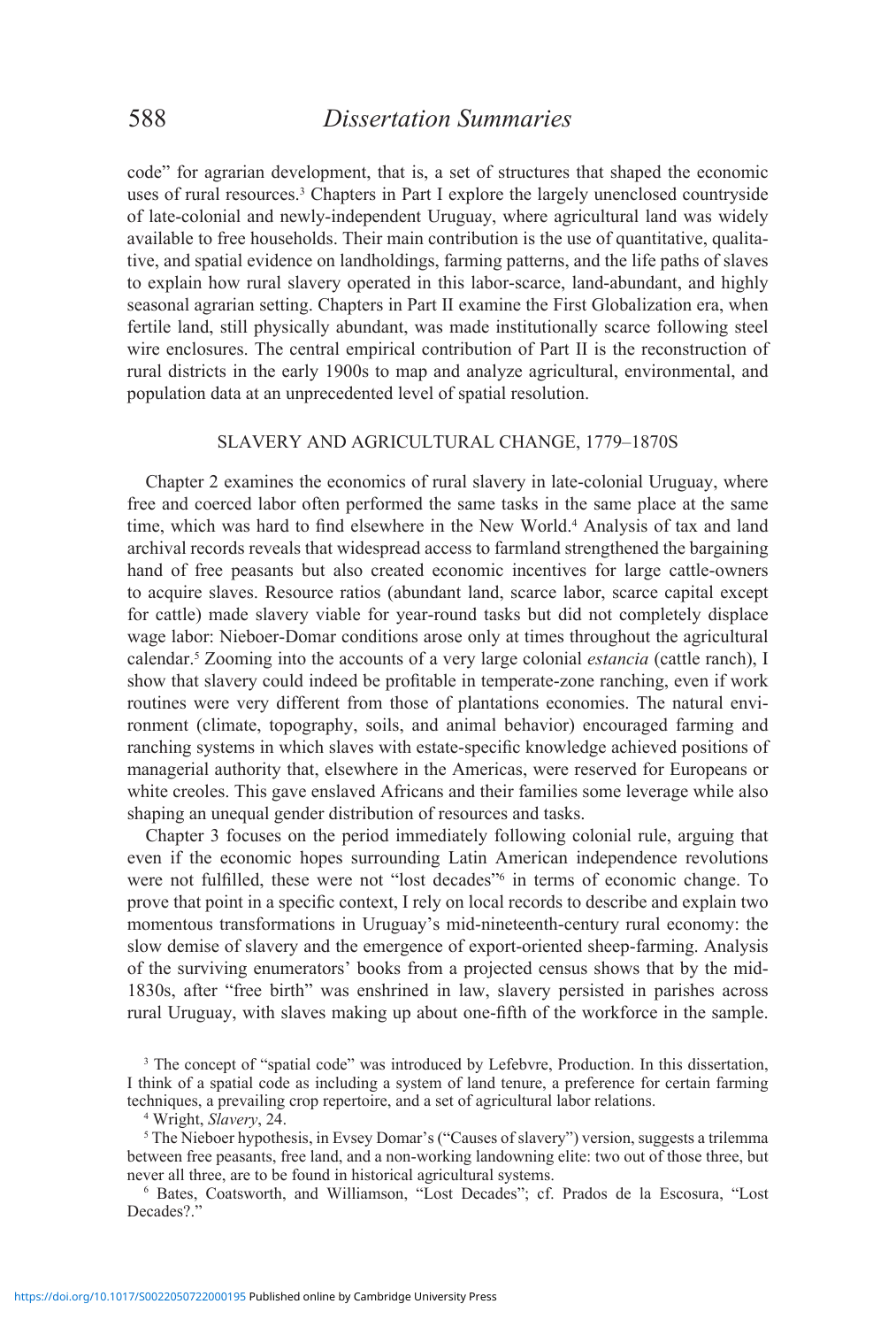## *Dissertation Summaries* 589

Examining the life paths of hundreds of free black people—women as well as men revealed that rural slaves achieved emancipation largely through their own efforts, rather than primarily because of policy changes immediately following independence. Despite having received comparatively little attention in the specialist economic historiography, emancipation from slavery mattered greatly for the path Uruguay's rural development would take thereafter. Even if a series of legal tools were introduced to discipline the rural workforce when cattle herds recovered after a cycle of civil wars ending in 1851, labour coercion was no longer an option for large producers.

If this gradual emancipation laid the groundwork for the labor market of the latenineteenth century, the "wool revolution" of the 1860s expanded the geographical reach of the land market and created new incentives to physically define property rights over grazing land and not just over the animals standing on it. While the adoption of Merino sheep resulted in an extraordinary aggregate increase in rural assets, I show that it was not a "vent" for surplus land without opportunity cost.<sup>7</sup> Pressure on resources increased and, especially in the most suitable areas, there were environmental trade-offs that evidenced the limits to the complementarity of cattle and sheep in low-input and extensively-managed grazing.

### LATIFUNDIA, INNOVATION, AND OCCUPATIONS, 1870s–1913

Economic historians have long debated the part played by latifundia (large, privatelyowned estates) in Latin American development, particularly their impact on technical change.<sup>8</sup> Previous quantitative studies in the Uruguayan context suffered from serious ecological fallacy problems, as they worked with data at the very aggregated level of provinces (19 *departamentos*). I rely on archival maps and a range of other sources to georeference agricultural, environmental, and railway data, producing the first historical dataset for rural Uruguay at the sub-provincial level. In Chapter 4, I exploit regional differences in the adoption of cattle crossbreeding—the genetic improvement of local herds through hybridization with foreign breeds—to examine the drivers behind innovation adoption.<sup>9</sup> Regression analysis shows that local environments, not landholding patterns, explained different adoption rates across districts. The spatial distribution of the crucial biological innovation in Uruguay's rural modernization followed the geography of soil types (which affected grass growth and hence expected profitability) rather than that of estate sizes. While cattle crossbreeding would eventually reach laggard areas as well, the regional divides forged in this period proved long-lasting.

Chapter 5 turns from land to labor and reconstructs the population geography and the occupational structure of Uruguay in the late-nineteenth and early-twentieth centuries to interrogate how large and how productive was the agricultural workforce and to discuss to what extent did export-oriented agriculture contribute to wider economic development. It innovates by using not only census data but also individual-level sources, including a random sample of secular birth certificates. The excellent coverage and survival rate

<sup>7</sup> The general "vent-for-surplus" model was originally developed by Hla Myint, "The 'Classical Theory'.

<sup>&</sup>lt;sup>8</sup> See the arguments surveyed (and quantitatively tested) in Taylor, "Latifundia."

<sup>9</sup> Previous landmark analyses are Barrán and Nahum, *Civilización*, 305–17; Millot and Bertino, *Historia económica*, 89–102 (who first considered soil quality indicators); and Moraes, "Capitalismo pastor."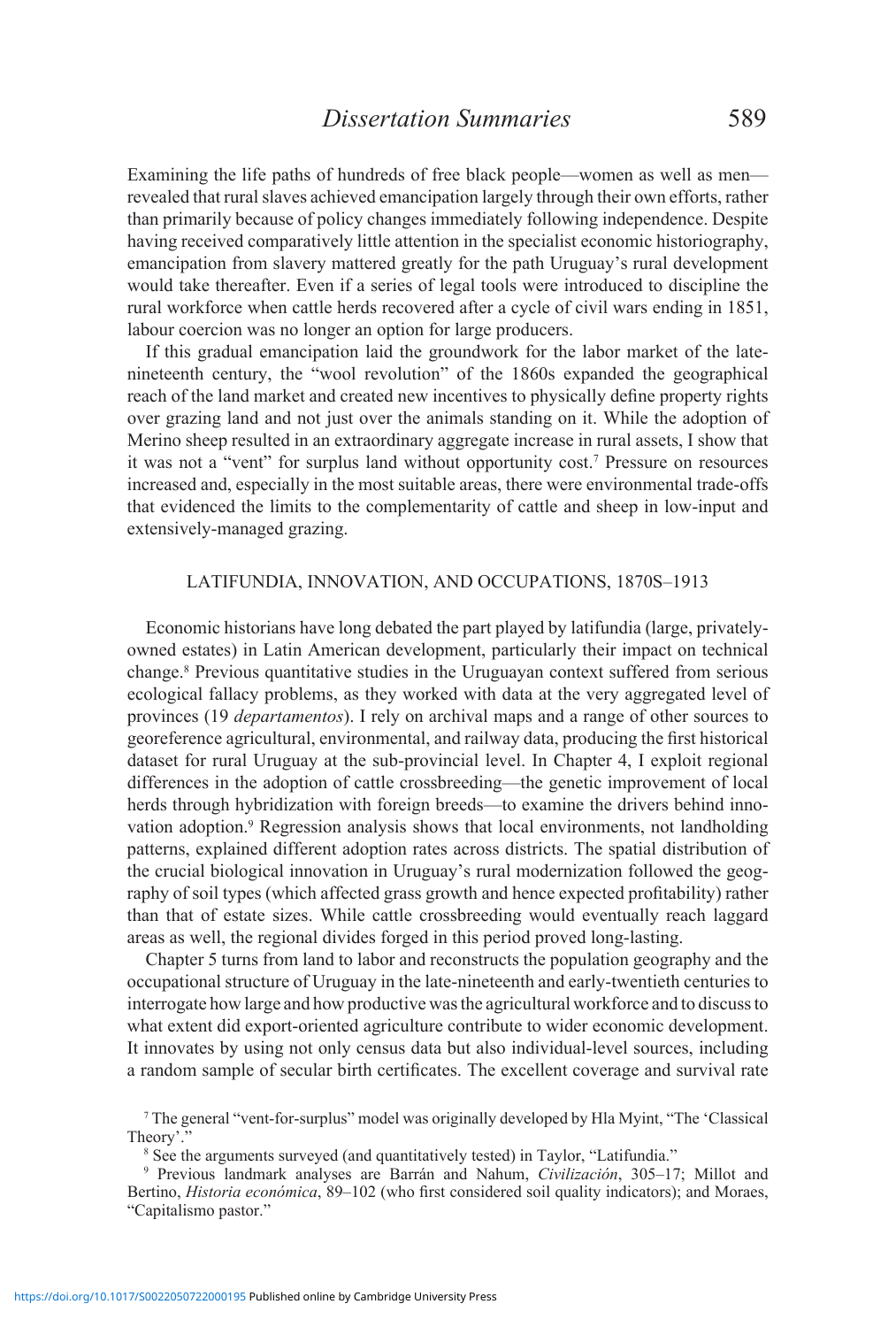of these records (which substituted Catholic baptism certificates since 1879) means that this method could be extended to reconstruct demographic and occupational data for other periods without population censuses, such as between 1910 and 1970 when the Uruguayan state counted cattle and sheep seven times but human population only once. I found that while large-scale European immigration in the late nineteenth century was linked to urban employment, agriculture remained the largest employer in the economy by 1908. The new estimates also offer a major reassessment of the female workforce in agriculture, which was much larger than scholars previously thought. Finally, while it appears that the livestock sector remained the productivity leader by 1890, results suggest that its productivity began to stagnate in the face of resource bottlenecks.

Uruguay's agrarian evolution in the nineteenth century implied profound institutional transformations to the mechanisms through which rural resources were allocated. However, throughout this period and beyond, Uruguay—the country with more cattle per person in the world (then and now)—continued to draw its comparative advantage from the ecological services of its grassland environment. As these deteriorated and became more expensive relative to the declining terms of trade of beef, leather, and wool, Uruguayan agriculture entered a long cycle of stagnation: the background to the country's divergent twentieth-century *siesta*. 10 Though economic historians have in recent decades focused on institutions as history's crucial legacy, this thesis suggests that a transformed environment can be as powerful a bearer of the past's grip on the present.

Emiliano Travieso, *Universidad Carlos III de Madrid*

#### REFERENCES

- Acemoglu, Daron, Simon Johnson, and James A. Robinson. "Reversal of Fortune: Geography and Institutions in the Making of the Modern World Income Distribution." *Quarterly Journal of Economics* 117, no. 4 (2002): 1231–94.
- Barrán, J. P., and B. Nahum. *La civilización ganadera bajo Batlle (1905–1914)*. Montevideo, 1977.
- Bates, Robert H., John H. Coatsworth, and Jeffrey G. Williamson. "Lost Decades: Postindependence Performance in Latin America and Africa." *Journal of Economic History* 67, no. 4 (2007): 917–43.
- Bértola, Luis "Institutions and the Historical Roots of Latin American Divergence." In *The Oxford Handbook of Latin American Economics*, edited by José Antonio Ocampo and Jaime Ros. Oxford: Oxford University Press, 2011.

———. "An Overview of the Economic History of Uruguay since the 1870s." In *EH.net Encyclopedia*, available at https://eh.net/encyclopedia/bertola-uruguay-final/.

- Coatsworth, John H. "Structures, Endowments, and Institutions in the Economic History of Latin America." *Latin American Research Review* 40, no. 3 (2005): 126–44.
- Lefebvre, Henri. *The Production of Space*. Translated by Donald Nicholson-Smith. Oxford, 1991.
- Millot, Julio, and Magdalena Bertino. *Historia económica del Uruguay. Tomo II, 1860– 1910*. Montevideo, 1996.

<sup>10</sup> Bértola, "Overview."